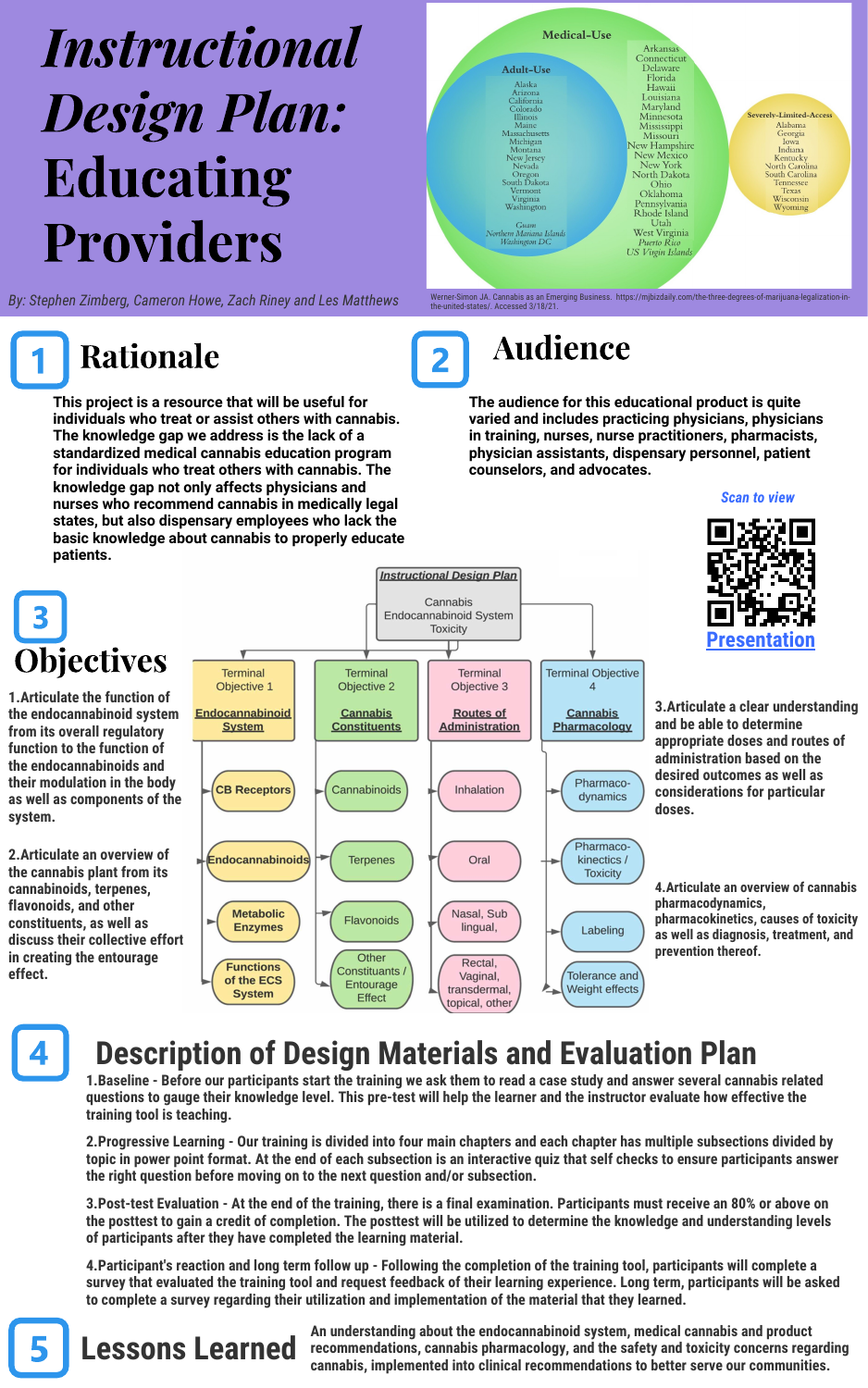## **CONSENT TO USE CO-CREATED WORK**

April 8, 2021

University of Maryland, Baltimore School of Pharmacy 2 N Pine Street Baltimore, MD 21201 *Program:* Master of Science in Medical Cannabis Science and Therapeutics

The following individuals have collaborated and jointly created the work described below. *By signing their name and listing their contributions to the work they are authorizing one*  **another to use the co-created work in their professional portfolios.** This authorization is limited to the terms herein and does not prevent or authorize additional terms or limitations regarding the agreed upon work.

## **Description of Co-Created Work**

**Work Product**: Instructional Design Group Project **MCST Course**: 612 - Expert Seminars and Case Studies

**Project Design**: The group's project was designed to provide an online training tool that enables learners' to gain an understanding about the endocannabinoid system and toxicity concerns regarding cannabis. Prerequisite knowledge and skills required are the equivalent of a 2nd year medical school student. This includes a fundamental foundation in biology, physiology, chemistry, pharmacology, pharmacokinetics, anatomy, ethics, law and professionalism.

**Description of Authorization of Materials**: This authorization allows the use of any part of the co-created work. This includes, but is not limited to, the powerpoint presentation and all relevant training materials, infographic describing the training, the design plan, etc.

#### **Creators**

#### **Name**:

**Contributions**: Co-participation in creating the necessary work requirements for the design i.e. section two information, infographics, quizzes, and testing materials; survey material; evaluation write up; collaborative effort with all work building up to the final production of the learner's tool.

**Signature: Date: 04/08/2021**